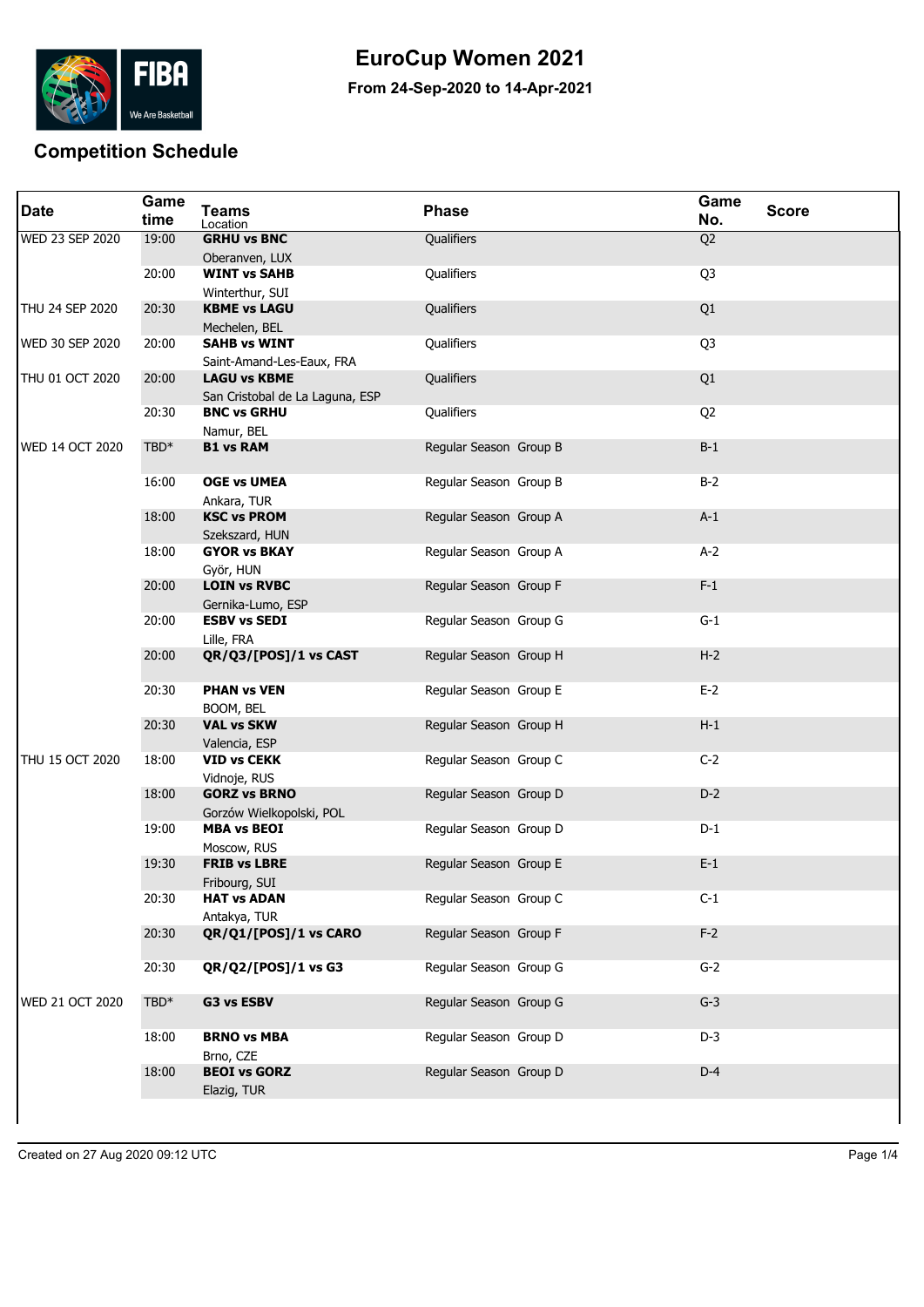| <b>Date</b>            | Game<br>time | <b>Teams</b><br>Location                        | <b>Phase</b>           | Game<br><b>Score</b><br>No. |
|------------------------|--------------|-------------------------------------------------|------------------------|-----------------------------|
|                        | 19:00        | <b>UMEA vs B1</b>                               | Regular Season Group B | $B-3$                       |
|                        | 19:00        | Umea, SWE<br><b>LBRE vs PHAN</b>                | Regular Season Group E | $E-4$                       |
|                        |              | Landerneau, FRA                                 |                        |                             |
|                        | 19:30        | <b>VEN vs FRIB</b>                              | Regular Season Group E | $E-3$                       |
|                        |              | Venezia, ITA                                    |                        |                             |
|                        | 20:00        | <b>CARO vs LOIN</b><br>Charleville-Mézères, FRA | Regular Season Group F | $F-3$                       |
|                        | 20:00        | RVBC vs QR/Q1/[POS]/1                           | Regular Season Group F | $F-4$                       |
|                        |              | La Roche-sur-Yon, FRA                           |                        |                             |
|                        | 20:00        | SEDI vs QR/Q2/[POS]/1                           | Regular Season Group G | $G-4$                       |
|                        | 20:30        | La Seu d'Urgell, ESP<br><b>CAST vs VAL</b>      | Regular Season Group H | $H-3$                       |
|                        |              | Braine-l'Alleud, BEL                            |                        |                             |
| THU 22 OCT 2020        | 18:00        | <b>PROM vs GYOR</b>                             | Regular Season Group A | $A-4$                       |
|                        | 18:00        | Kamianske, UKR<br><b>CEKK vs HAT</b>            | Regular Season Group C | $C-3$                       |
|                        |              | Monor, HUN                                      |                        |                             |
|                        | 18:00        | <b>ADAN vs VID</b>                              | Regular Season Group C | $C-4$                       |
|                        |              | Adana, TUR                                      |                        |                             |
|                        | 19:00        | <b>RAM vs OGE</b><br>Ramla, ISR                 | Regular Season Group B | B-4                         |
|                        | 20:30        | <b>BKAY vs KSC</b>                              | Regular Season Group A | $A-3$                       |
|                        |              | Kayseri, TUR                                    |                        |                             |
|                        | 20:30        | <b>SKW vs QR/Q3/[POS]/1</b>                     | Regular Season Group H | $H-4$                       |
| <b>WED 28 OCT 2020</b> | TBD*         | Sint Katelijne Waver, BEL<br>G3 vs SEDI         | Regular Season Group G | $G-6$                       |
|                        |              |                                                 |                        |                             |
|                        | 16:00        | OGE vs B1                                       | Regular Season Group B | $B-5$                       |
|                        | 18:00        | Ankara, TUR<br><b>KSC vs GYOR</b>               | Regular Season Group A | $A-5$                       |
|                        |              | Szekszard, HUN                                  |                        |                             |
|                        | 18:00        | <b>BRNO vs BEOI</b>                             | Regular Season Group D | D-6                         |
|                        | 19:00        | Brno, CZE<br><b>UMEA vs RAM</b>                 | Regular Season Group B | $B-6$                       |
|                        |              | Umea, SWE                                       |                        |                             |
|                        | 20:00        | LOIN vs QR/Q1/[POS]/1                           | Regular Season Group F | $F-5$                       |
|                        |              | Gernika-Lumo, ESP                               |                        | $F-6$                       |
|                        | 20:00        | <b>CARO vs RVBC</b><br>Charleville-Mézères, FRA | Regular Season Group F |                             |
|                        | 20:00        | ESBV vs QR/Q2/[POS]/1                           | Regular Season Group G | $G-5$                       |
|                        |              | Lille, FRA                                      |                        |                             |
|                        | 20:30        | VAL vs QR/Q3/[POS]/1<br>Valencia, ESP           | Regular Season Group H | $H-5$                       |
|                        | 20:30        | <b>CAST vs SKW</b>                              | Regular Season Group H | $H-6$                       |
|                        |              | Braine-l'Alleud, BEL                            |                        |                             |
| THU 29 OCT 2020        | 18:00        | <b>CEKK vs ADAN</b>                             | Regular Season Group C | $C-6$                       |
|                        | 19:00        | Monor, HUN<br><b>MBA vs GORZ</b>                | Regular Season Group D | $D-5$                       |
|                        |              | Moscow, RUS                                     |                        |                             |
|                        | 19:30        | <b>FRIB vs PHAN</b>                             | Regular Season Group E | $E-5$                       |
|                        | 19:30        | Fribourg, SUI<br><b>VEN vs LBRE</b>             | Regular Season Group E | $E-6$                       |
|                        |              | Venezia, ITA                                    |                        |                             |
|                        | 20:30        | <b>BKAY vs PROM</b>                             | Regular Season Group A | $A-6$                       |
|                        |              | Kayseri, TUR                                    |                        |                             |
|                        | 20:30        | <b>HAT vs VID</b><br>Antakya, TUR               | Regular Season Group C | $C-5$                       |
| TUE 03 NOV 2020        | 20:30        | <b>SKW vs VAL</b>                               | Regular Season Group H | $H-8$                       |
|                        |              | Sint Katelijne Waver, BEL                       |                        |                             |
|                        |              |                                                 |                        |                             |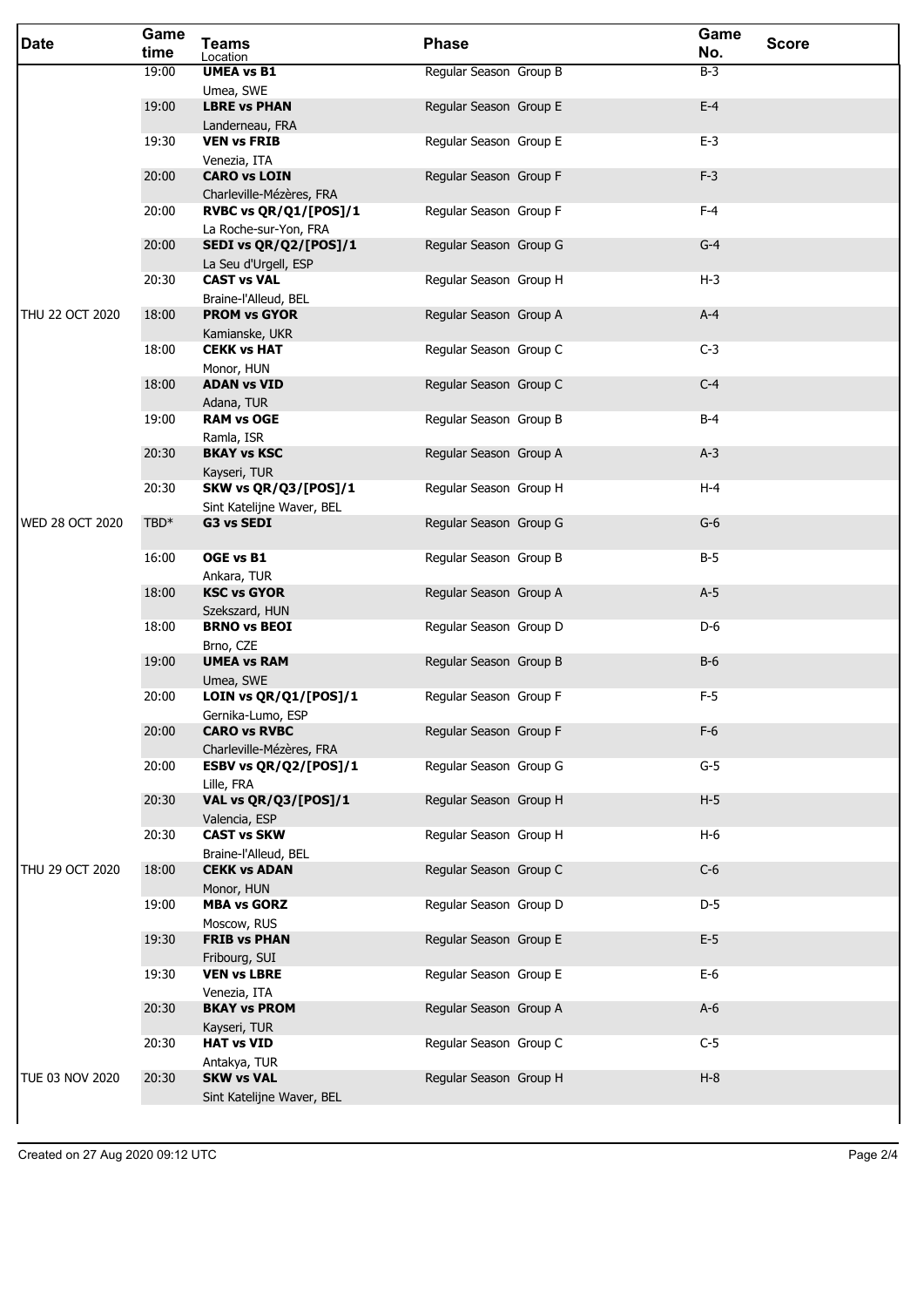| <b>Date</b>            | Game<br>time     | <b>Teams</b><br>Location                          | <b>Phase</b>           | Game<br>No. | <b>Score</b> |
|------------------------|------------------|---------------------------------------------------|------------------------|-------------|--------------|
| WED 04 NOV 2020        | TBD <sup>*</sup> | G3 vs QR/Q2/[POS]/1                               | Regular Season Group G | $G-7$       |              |
|                        | 18:00            | <b>PROM vs KSC</b><br>Kamianske, UKR              | Regular Season Group A | $A-8$       |              |
|                        | 18:00            | <b>CEKK vs VID</b><br>Monor, HUN                  | Regular Season Group C | $C-7$       |              |
|                        | 18:00            | <b>ADAN vs HAT</b><br>Adana, TUR                  | Regular Season Group C | $C-8$       |              |
|                        | 18:00            | <b>BRNO vs GORZ</b><br>Brno, CZE                  | Regular Season Group D | $D-7$       |              |
|                        | 18:00            | <b>BEOI vs MBA</b><br>Elazig, TUR                 | Regular Season Group D | $D-8$       |              |
|                        | 19:00            | <b>UMEA vs OGE</b><br>Umea, SWE                   | Regular Season Group B | $B-7$       |              |
|                        | 19:00            | <b>RAM vs B1</b><br>Ramla, ISR                    | Regular Season Group B | $B-8$       |              |
|                        | 19:00            | <b>LBRE vs FRIB</b><br>Landerneau, FRA            | Regular Season Group E | $E-8$       |              |
|                        | 19:30            | <b>VEN vs PHAN</b><br>Venezia, ITA                | Regular Season Group E | $E-7$       |              |
|                        | 20:00            | CARO vs QR/Q1/[POS]/1<br>Charleville-Mézères, FRA | Regular Season Group F | $F-7$       |              |
|                        | 20:00            | <b>RVBC vs LOIN</b><br>La Roche-sur-Yon, FRA      | Regular Season Group F | $F-8$       |              |
|                        | 20:00            | <b>SEDI vs ESBV</b><br>La Seu d'Urgell, ESP       | Regular Season Group G | $G-8$       |              |
|                        | 20:30            | <b>BKAY vs GYOR</b><br>Kayseri, TUR               | Regular Season Group A | $A-7$       |              |
|                        | 20:30            | CAST vs QR/Q3/[POS]/1<br>Braine-l'Alleud, BEL     | Regular Season Group H | $H-7$       |              |
| <b>WED 25 NOV 2020</b> | TBD*             | <b>B1 vs UMEA</b>                                 | Regular Season Group B | $B-9$       |              |
|                        | 16:00            | <b>OGE vs RAM</b><br>Ankara, TUR                  | Regular Season Group B | $B-10$      |              |
|                        | 18:00            | <b>KSC vs BKAY</b><br>Szekszard, HUN              | Regular Season Group A | $A-9$       |              |
|                        | 18:00            | <b>GYOR vs PROM</b><br>Györ, HUN                  | Regular Season Group A | $A-10$      |              |
|                        | 20:00            | <b>LOIN vs CARO</b><br>Gernika-Lumo, ESP          | Regular Season Group F | $F-9$       |              |
|                        | 20:00            | <b>ESBV vs G3</b><br>Lille, FRA                   | Regular Season Group G | $G-9$       |              |
|                        | 20:00            | QR/Q3/[POS]/1 vs SKW                              | Regular Season Group H | $H-10$      |              |
|                        | 20:30            | <b>PHAN vs LBRE</b><br>BOOM, BEL                  | Regular Season Group E | $E-10$      |              |
|                        | 20:30            | <b>VAL vs CAST</b><br>Valencia, ESP               | Regular Season Group H | $H-9$       |              |
| THU 26 NOV 2020        | 18:00            | <b>VID vs ADAN</b><br>Vidnoje, RUS                | Regular Season Group C | $C-10$      |              |
|                        | 18:00            | <b>GORZ vs BEOI</b><br>Gorzów Wielkopolski, POL   | Regular Season Group D | $D-10$      |              |
|                        | 19:00            | <b>MBA vs BRNO</b><br>Moscow, RUS                 | Regular Season Group D | $D-9$       |              |
|                        | 19:30            | <b>FRIB vs VEN</b><br>Fribourg, SUI               | Regular Season Group E | $E-9$       |              |
|                        | 20:30            | <b>HAT vs CEKK</b><br>Antakya, TUR                | Regular Season Group C | $C-9$       |              |
|                        | 20:30            | QR/Q1/[POS]/1 vs RVBC                             | Regular Season Group F | $F-10$      |              |
|                        |                  |                                                   |                        |             |              |